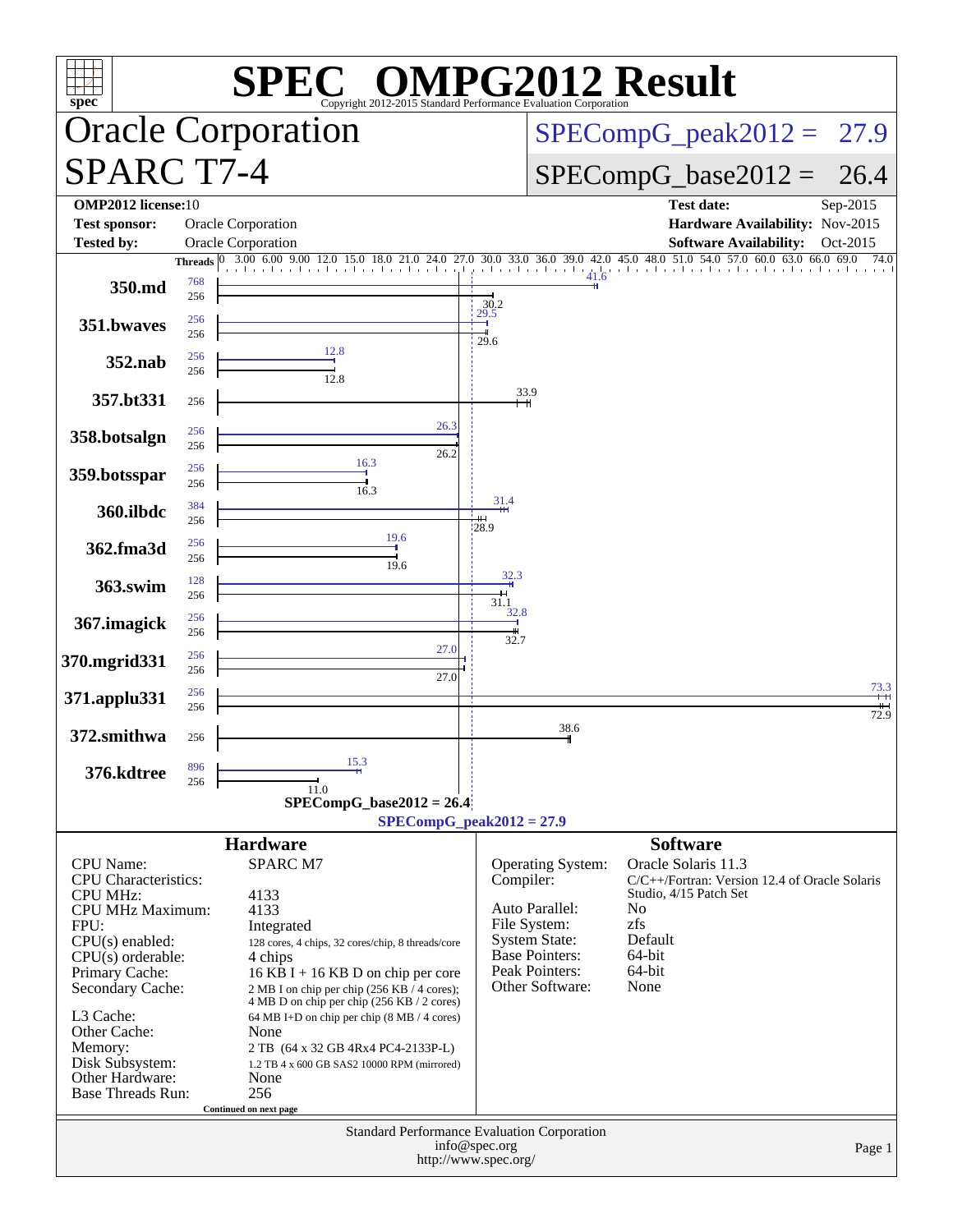## Oracle Corporation SPARC T7-4

 $SPECompG_peak2012 = 27.9$  $SPECompG_peak2012 = 27.9$ 

 $SPECompG_base2012 = 26.4$  $SPECompG_base2012 = 26.4$ 

**[OMP2012 license:](http://www.spec.org/auto/omp2012/Docs/result-fields.html#OMP2012license)**10 **[Test date:](http://www.spec.org/auto/omp2012/Docs/result-fields.html#Testdate)** Sep-2015

**[Test sponsor:](http://www.spec.org/auto/omp2012/Docs/result-fields.html#Testsponsor)** Oracle Corporation **[Hardware Availability:](http://www.spec.org/auto/omp2012/Docs/result-fields.html#HardwareAvailability)** Nov-2015 **[Tested by:](http://www.spec.org/auto/omp2012/Docs/result-fields.html#Testedby)** Oracle Corporation **[Software Availability:](http://www.spec.org/auto/omp2012/Docs/result-fields.html#SoftwareAvailability)** Oct-2015

[Minimum Peak Threads:](http://www.spec.org/auto/omp2012/Docs/result-fields.html#MinimumPeakThreads) 128<br>Maximum Peak Threads: 896 [Maximum Peak Threads:](http://www.spec.org/auto/omp2012/Docs/result-fields.html#MaximumPeakThreads)

| <b>Results Table</b>                                                                                     |             |                        |       |                |       |                |       |                        |      |              |                |              |                |              |
|----------------------------------------------------------------------------------------------------------|-------------|------------------------|-------|----------------|-------|----------------|-------|------------------------|------|--------------|----------------|--------------|----------------|--------------|
|                                                                                                          | <b>Base</b> |                        |       |                |       |                |       | <b>Peak</b>            |      |              |                |              |                |              |
| <b>Benchmark</b>                                                                                         |             | <b>Threads</b> Seconds | Ratio | <b>Seconds</b> | Ratio | <b>Seconds</b> | Ratio | <b>Threads Seconds</b> |      | <b>Ratio</b> | <b>Seconds</b> | <b>Ratio</b> | <b>Seconds</b> | <b>Ratio</b> |
| 350.md                                                                                                   | 256         | 154                    | 30.1  | 153            | 30.2  | 153            | 30.2  | 768                    | 111  | 41.6         | 112            | 41.3         | 111            | 41.6         |
| 351.bwaves                                                                                               | 256         | 153                    | 29.6  | 153            | 29.6  | 154            | 29.4  | 256                    | 154  | 29.5         | 153            | 29.6         | 154            | 29.5         |
| 352.nab                                                                                                  | 256         | 304                    | 12.8  | 304            | 12.8  | 304            | 12.8  | 256                    | 305  | 12.8         | 304            | 12.8         | 304            | 12.8         |
| 357.bt331                                                                                                | 256         | 138                    | 34.2  | 140            | 33.9  | 144            | 32.8  | 256                    | 138  | 34.2         | <b>140</b>     | 33.9         | 144            | 32.8         |
| 358.botsalgn                                                                                             | 256         | 164                    | 26.5  | 166            | 26.2  | 166            | 26.2  | 256                    | 165  | 26.3         | 166            | 26.2         | 165            | 26.4         |
| 359.botsspar                                                                                             | 256         | 320                    | 16.4  | 321            | 16.3  | 323            | 16.3  | 256                    | 322  | 16.3         | 323            | 16.3         | 322            | 16.3         |
| 360.ilbdc                                                                                                | 256         | 125                    | 28.6  | 123            | 28.9  | 121            | 29.3  | 384                    | 115  | 31.0         | <u>113</u>     | 31.4         | 112            | 31.9         |
| 362.fma3d                                                                                                | 256         | 194                    | 19.6  | 194            | 19.6  | 193            | 19.7  | 256                    | 193  | 19.7         | 194            | 19.6         | 195            | 19.5         |
| $363$ .swim                                                                                              | 256         | 146                    | 31.0  | 143            | 31.7  | 146            | 31.1  | 128                    | 141  | 32.0         | 140            | 32.3         | <b>140</b>     | 32.3         |
| 367.imagick                                                                                              | 256         | 213                    | 32.9  | 215            | 32.7  | 217            | 32.4  | 256                    | 214  | 32.8         | 214            | 32.8         | 214            | 32.9         |
| 370.mgrid331                                                                                             | 256         | 163                    | 27.0  | 164            | 27.0  | 163            | 27.1  | 256                    | 164  | 27.0         | 163            | 27.2         | 163            | 27.0         |
| 371.applu331                                                                                             | 256         | 83.2                   | 72.9  | 83.5           | 72.6  | 82.4           | 73.6  | 256                    | 82.3 | 73.7         | 82.7           | 73.3         | 83.6           | 72.5         |
| 372.smithwa                                                                                              | 256         | 139                    | 38.4  | 139            | 38.7  | 139            | 38.6  | 256                    | 139  | 38.4         | 139            | 38.7         | 139            | <b>38.6</b>  |
| 376.kdtree                                                                                               | 256         | 410                    | 11.0  | 409            | 11.0  | 411            | 11.0  | 896                    | 295  | 15.2         | 295            | 15.3         | 286            | 15.7         |
| Results appear in the order in which they were run. Bold underlined text indicates a median measurement. |             |                        |       |                |       |                |       |                        |      |              |                |              |                |              |

#### **[Base Tuning Notes](http://www.spec.org/auto/omp2012/Docs/result-fields.html#BaseTuningNotes)**

 Environment variables set to bind processes: OMP\_PROC\_BIND=true OMP\_PLACES={0:2}:128:8

#### **[Peak Tuning Notes](http://www.spec.org/auto/omp2012/Docs/result-fields.html#PeakTuningNotes)**

 Environment variables set to bind processes: OMP\_PROC\_BIND=true  $OMP\_PLACES = \{0\} : 128 : 8$  for 363.swim OMP\_PLACES={0:2}:128:8 for 351.bwaves, 352.nab, 357.bt331, 358.botsalgn, 359.botsspar, 362,fma3d, 367.imagick, 370.mgrid331 371.applu331, 372.smithwa OMP\_PLACES={0:3}:128:8 for 360.ilbc OMP  $PLACES = \{0:6\} : 128:8$  for 350.md OMP\_PLACES={0:7}:128:8 Continued on next page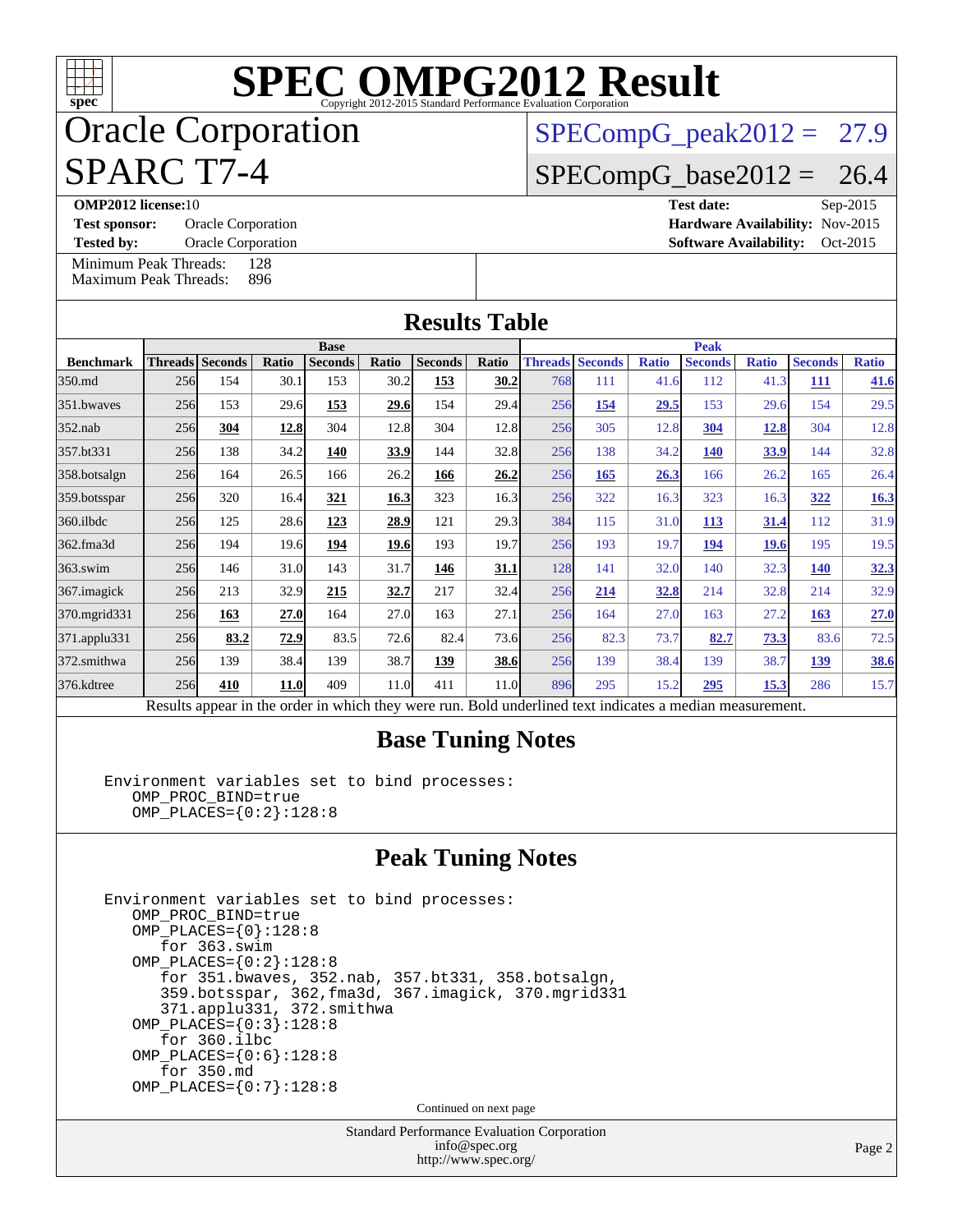Oracle Corporation SPARC T7-4

 $SPECompG<sub>peak2012</sub> = 27.9$ 

 $SPECompG_base2012 = 26.4$  $SPECompG_base2012 = 26.4$ 

**[OMP2012 license:](http://www.spec.org/auto/omp2012/Docs/result-fields.html#OMP2012license)**10 **[Test date:](http://www.spec.org/auto/omp2012/Docs/result-fields.html#Testdate)** Sep-2015 **[Test sponsor:](http://www.spec.org/auto/omp2012/Docs/result-fields.html#Testsponsor)** Oracle Corporation **[Hardware Availability:](http://www.spec.org/auto/omp2012/Docs/result-fields.html#HardwareAvailability)** Nov-2015 **[Tested by:](http://www.spec.org/auto/omp2012/Docs/result-fields.html#Testedby)** Oracle Corporation **[Software Availability:](http://www.spec.org/auto/omp2012/Docs/result-fields.html#SoftwareAvailability)** Oct-2015

#### **[Peak Tuning Notes \(Continued\)](http://www.spec.org/auto/omp2012/Docs/result-fields.html#PeakTuningNotes)**

for 376.kdtree

#### **[Submit Notes](http://www.spec.org/auto/omp2012/Docs/result-fields.html#SubmitNotes)**

The config file option 'submit' was used.

#### **[Operating System Notes](http://www.spec.org/auto/omp2012/Docs/result-fields.html#OperatingSystemNotes)**

 ulimit -s 131072 was used to limit the space consumed by the stack

 /etc/system parameters set user reserve hint pct=85 Informs the system about how much memory is expected to be used by applications (as a percentage)

#### **[Platform Notes](http://www.spec.org/auto/omp2012/Docs/result-fields.html#PlatformNotes)**

 Power policy set to 'disabled' at ILOM Power Managment menu Sysinfo program /omp2012/Docs/sysinfo \$Rev: 395 \$ \$Date:: 2012-07-25 #\$ 8f8c0fe9e19c658963a1e67685e50647 running on t7-4-001 Thu Sep 10 11:40:35 2015

 This section contains SUT (System Under Test) info as seen by some common utilities. To remove or add to this section, see: <http://www.spec.org/omp2012/Docs/config.html#sysinfo>

 From /usr/sbin/psrinfo SPARC-M7 (chipid 0, clock 4133 MHz) SPARC-M7 (chipid 1, clock 4133 MHz) SPARC-M7 (chipid 2, clock 4133 MHz) SPARC-M7 (chipid 3, clock 4133 MHz) 4 chips 1024 threads 4133 MHz From kstat: 128 cores From prtconf: 1963264 Megabytes /etc/release: Oracle Solaris 11.3 SPARC uname -a: SunOS t7-4-001 5.11 11.3 sun4v sparc sun4v disk: df -h \$SPEC Filesystem Size Used Available Capacity Mounted on<br>spec/omp2012 1.1T 6.3G 1.1T 1% /omp2012 spec/omp2012 1.1T 6.3G Continued on next page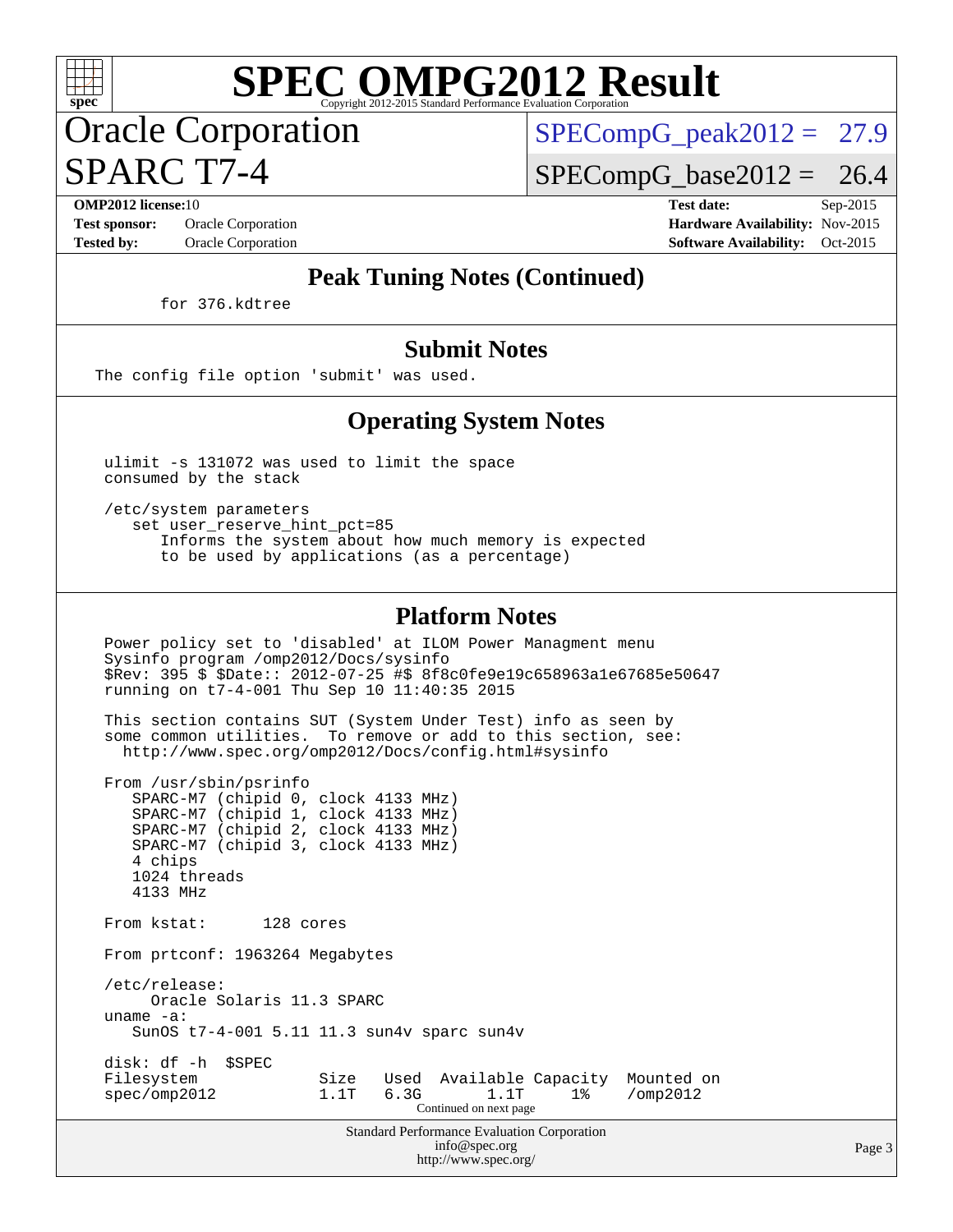## Oracle Corporation SPARC T7-4

 $SPECompG_peak2012 = 27.9$  $SPECompG_peak2012 = 27.9$ 

 $SPECompG_base2012 = 26.4$  $SPECompG_base2012 = 26.4$ 

**[OMP2012 license:](http://www.spec.org/auto/omp2012/Docs/result-fields.html#OMP2012license)**10 **[Test date:](http://www.spec.org/auto/omp2012/Docs/result-fields.html#Testdate)** Sep-2015 **[Test sponsor:](http://www.spec.org/auto/omp2012/Docs/result-fields.html#Testsponsor)** Oracle Corporation **[Hardware Availability:](http://www.spec.org/auto/omp2012/Docs/result-fields.html#HardwareAvailability)** Nov-2015 **[Tested by:](http://www.spec.org/auto/omp2012/Docs/result-fields.html#Testedby)** Oracle Corporation **[Software Availability:](http://www.spec.org/auto/omp2012/Docs/result-fields.html#SoftwareAvailability)** Oct-2015

#### **[Platform Notes \(Continued\)](http://www.spec.org/auto/omp2012/Docs/result-fields.html#PlatformNotes)**

(End of data from sysinfo program)

### **[Base Compiler Invocation](http://www.spec.org/auto/omp2012/Docs/result-fields.html#BaseCompilerInvocation)**

[C benchmarks](http://www.spec.org/auto/omp2012/Docs/result-fields.html#Cbenchmarks):  $C<sub>c</sub>$ 

[C++ benchmarks:](http://www.spec.org/auto/omp2012/Docs/result-fields.html#CXXbenchmarks)  $\Gamma$ 

[Fortran benchmarks](http://www.spec.org/auto/omp2012/Docs/result-fields.html#Fortranbenchmarks): [f95](http://www.spec.org/omp2012/results/res2015q4/omp2012-20151026-00067.flags.html#user_FCbase_oracle_studio_f90_478ed2b7f236de3a2944bab041d5ab74)

#### **[Base Portability Flags](http://www.spec.org/auto/omp2012/Docs/result-fields.html#BasePortabilityFlags)**

350.md: [-free](http://www.spec.org/omp2012/results/res2015q4/omp2012-20151026-00067.flags.html#user_baseFPORTABILITY350_md_F-free)

### **[Base Optimization Flags](http://www.spec.org/auto/omp2012/Docs/result-fields.html#BaseOptimizationFlags)**

[C benchmarks](http://www.spec.org/auto/omp2012/Docs/result-fields.html#Cbenchmarks): [-g](http://www.spec.org/omp2012/results/res2015q4/omp2012-20151026-00067.flags.html#user_CCbase_F-g) [-fast](http://www.spec.org/omp2012/results/res2015q4/omp2012-20151026-00067.flags.html#user_CCbase_fast_cc) [-xipo=2](http://www.spec.org/omp2012/results/res2015q4/omp2012-20151026-00067.flags.html#user_CCbase_xipo_5e3708e8f61bc7c7cade0f8c4dada1db) [-m64](http://www.spec.org/omp2012/results/res2015q4/omp2012-20151026-00067.flags.html#user_CCbase_F-m64) [-xopenmp](http://www.spec.org/omp2012/results/res2015q4/omp2012-20151026-00067.flags.html#user_CCbase_xopenmp) [-xpagesize=4M](http://www.spec.org/omp2012/results/res2015q4/omp2012-20151026-00067.flags.html#user_CCbase_xpagesize_91030b1beb2aea27ca57700214e02a09) [-xalias\\_level=std](http://www.spec.org/omp2012/results/res2015q4/omp2012-20151026-00067.flags.html#user_CCbase_xalias_level_cc_ed12b6aa9cc1ccf9ee8329664a2d2066) [-xprefetch\\_level=2](http://www.spec.org/omp2012/results/res2015q4/omp2012-20151026-00067.flags.html#user_CCbase_xprefetch_level_a95d45b25f6cde09b31d400468e2d02f) [-lumem](http://www.spec.org/omp2012/results/res2015q4/omp2012-20151026-00067.flags.html#user_CCbase_F-lumem) [C++ benchmarks:](http://www.spec.org/auto/omp2012/Docs/result-fields.html#CXXbenchmarks) [-g](http://www.spec.org/omp2012/results/res2015q4/omp2012-20151026-00067.flags.html#user_CXXbase_F-g) [-fast](http://www.spec.org/omp2012/results/res2015q4/omp2012-20151026-00067.flags.html#user_CXXbase_fast_CC) [-xipo=2](http://www.spec.org/omp2012/results/res2015q4/omp2012-20151026-00067.flags.html#user_CXXbase_xipo_5e3708e8f61bc7c7cade0f8c4dada1db) [-m64](http://www.spec.org/omp2012/results/res2015q4/omp2012-20151026-00067.flags.html#user_CXXbase_F-m64) [-xopenmp](http://www.spec.org/omp2012/results/res2015q4/omp2012-20151026-00067.flags.html#user_CXXbase_xopenmp) [-xpagesize=4M](http://www.spec.org/omp2012/results/res2015q4/omp2012-20151026-00067.flags.html#user_CXXbase_xpagesize_91030b1beb2aea27ca57700214e02a09) [-lumem](http://www.spec.org/omp2012/results/res2015q4/omp2012-20151026-00067.flags.html#user_CXXbase_F-lumem) [Fortran benchmarks](http://www.spec.org/auto/omp2012/Docs/result-fields.html#Fortranbenchmarks): [-g](http://www.spec.org/omp2012/results/res2015q4/omp2012-20151026-00067.flags.html#user_FCbase_F-g) [-fast](http://www.spec.org/omp2012/results/res2015q4/omp2012-20151026-00067.flags.html#user_FCbase_fast_f90) [-xipo=2](http://www.spec.org/omp2012/results/res2015q4/omp2012-20151026-00067.flags.html#user_FCbase_xipo_5e3708e8f61bc7c7cade0f8c4dada1db) [-m64](http://www.spec.org/omp2012/results/res2015q4/omp2012-20151026-00067.flags.html#user_FCbase_F-m64) [-xopenmp](http://www.spec.org/omp2012/results/res2015q4/omp2012-20151026-00067.flags.html#user_FCbase_xopenmp) [-xpagesize=4M](http://www.spec.org/omp2012/results/res2015q4/omp2012-20151026-00067.flags.html#user_FCbase_xpagesize_91030b1beb2aea27ca57700214e02a09) [-lumem](http://www.spec.org/omp2012/results/res2015q4/omp2012-20151026-00067.flags.html#user_FCbase_F-lumem)

### **[Peak Compiler Invocation](http://www.spec.org/auto/omp2012/Docs/result-fields.html#PeakCompilerInvocation)**

[C benchmarks](http://www.spec.org/auto/omp2012/Docs/result-fields.html#Cbenchmarks):  $\sim$ 

[C++ benchmarks:](http://www.spec.org/auto/omp2012/Docs/result-fields.html#CXXbenchmarks) [CC](http://www.spec.org/omp2012/results/res2015q4/omp2012-20151026-00067.flags.html#user_CXXpeak_oracle_studio_CC)

[Fortran benchmarks](http://www.spec.org/auto/omp2012/Docs/result-fields.html#Fortranbenchmarks): [f95](http://www.spec.org/omp2012/results/res2015q4/omp2012-20151026-00067.flags.html#user_FCpeak_oracle_studio_f90_478ed2b7f236de3a2944bab041d5ab74)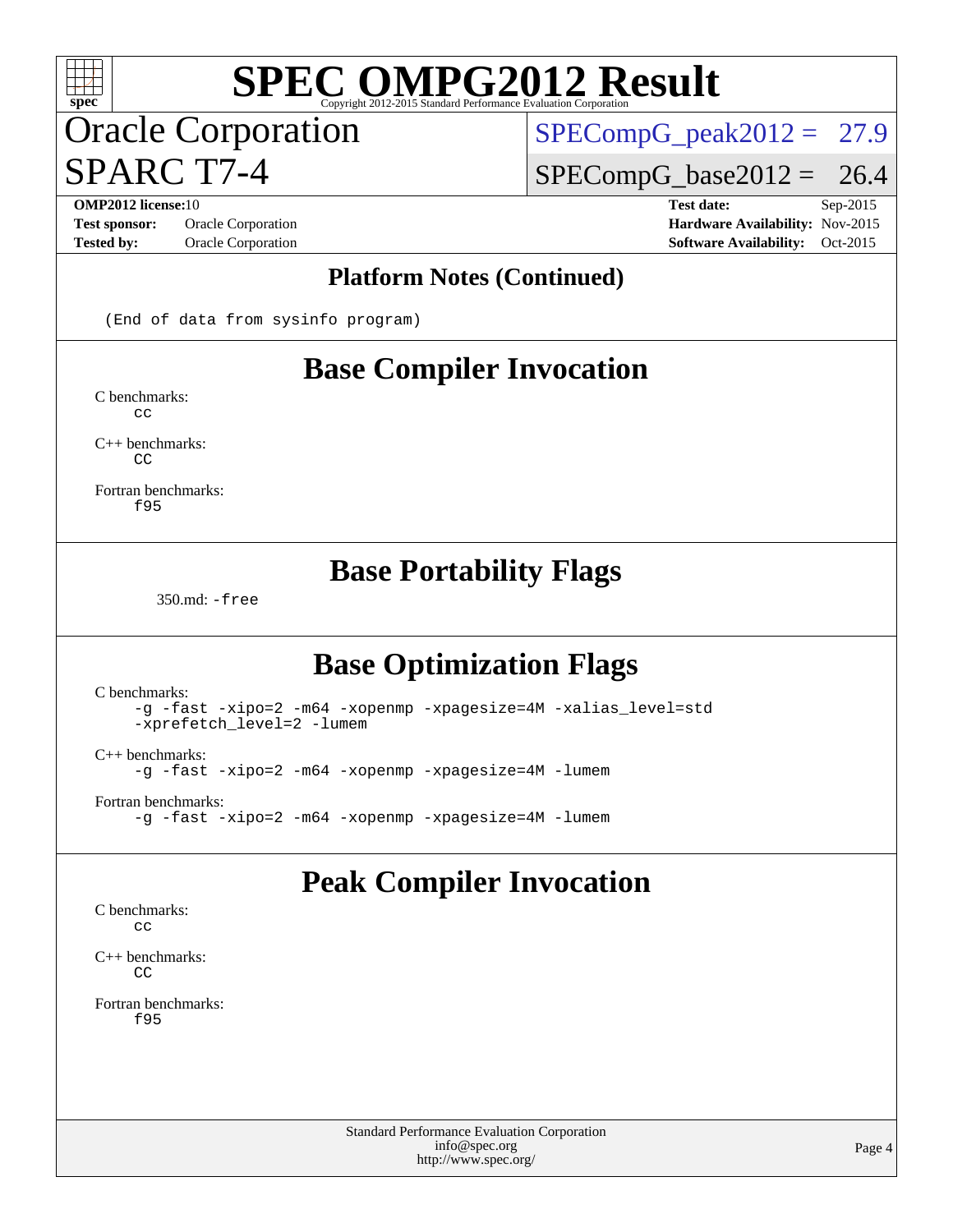

## Oracle Corporation SPARC T7-4

 $SPECompG_peak2012 = 27.9$  $SPECompG_peak2012 = 27.9$ 

 $SPECompG_base2012 = 26.4$  $SPECompG_base2012 = 26.4$ 

**[OMP2012 license:](http://www.spec.org/auto/omp2012/Docs/result-fields.html#OMP2012license)**10 **[Test date:](http://www.spec.org/auto/omp2012/Docs/result-fields.html#Testdate)** Sep-2015 [Test sponsor:](http://www.spec.org/auto/omp2012/Docs/result-fields.html#Testsponsor) Oracle Corporation **[Hardware Availability:](http://www.spec.org/auto/omp2012/Docs/result-fields.html#HardwareAvailability)** Nov-2015 **[Tested by:](http://www.spec.org/auto/omp2012/Docs/result-fields.html#Testedby)** Oracle Corporation **[Software Availability:](http://www.spec.org/auto/omp2012/Docs/result-fields.html#SoftwareAvailability)** Oct-2015

### **[Peak Portability Flags](http://www.spec.org/auto/omp2012/Docs/result-fields.html#PeakPortabilityFlags)**

350.md: [-free](http://www.spec.org/omp2012/results/res2015q4/omp2012-20151026-00067.flags.html#user_peakFPORTABILITY350_md_F-free)

### Poak **Ontimization Flags**

| і сак Оринпланон гіадэ                                                                                                                      |
|---------------------------------------------------------------------------------------------------------------------------------------------|
| C benchmarks:                                                                                                                               |
| 352.nab: -g -fast -xipo=2 -m64 -xopenmp -xpagesize=4M<br>-xalias_level=std -xprefetch_level=2 -lumem                                        |
| 358.botsalgn: Same as 352.nab                                                                                                               |
| 359.botsspar: Same as 352.nab                                                                                                               |
| 367.imagick: Same as 352.nab                                                                                                                |
| $372$ .smithwa: basepeak = yes                                                                                                              |
| $C++$ benchmarks:<br>-g -fast -xipo=2 -m64 -xopenmp -xpagesize=4M -lumem                                                                    |
| Fortran benchmarks:                                                                                                                         |
| 350.md: -g -fast -xipo=2 -m64 -xopenmp -xpagesize=4M -lumem                                                                                 |
| 351.bwaves: Same as 350.md                                                                                                                  |
| $357.bt331$ : basepeak = yes                                                                                                                |
| 360.ilbdc: Same as 350.md                                                                                                                   |
| 362.fma3d: Same as 350.md                                                                                                                   |
| 363.swim: Same as 350.md                                                                                                                    |
| 370.mgrid331: Same as 350.md                                                                                                                |
| 371.applu331: Same as 350.md                                                                                                                |
| The flags file that was used to format this result can be browsed at<br>http://www.spec.org/omp2012/flags/Oracle-Solaris-Studio12.4.html    |
| You can also download the XML flags source by saving the following link:<br>http://www.spec.org/omp2012/flags/Oracle-Solaris-Studio12.4.xml |
|                                                                                                                                             |
|                                                                                                                                             |
|                                                                                                                                             |